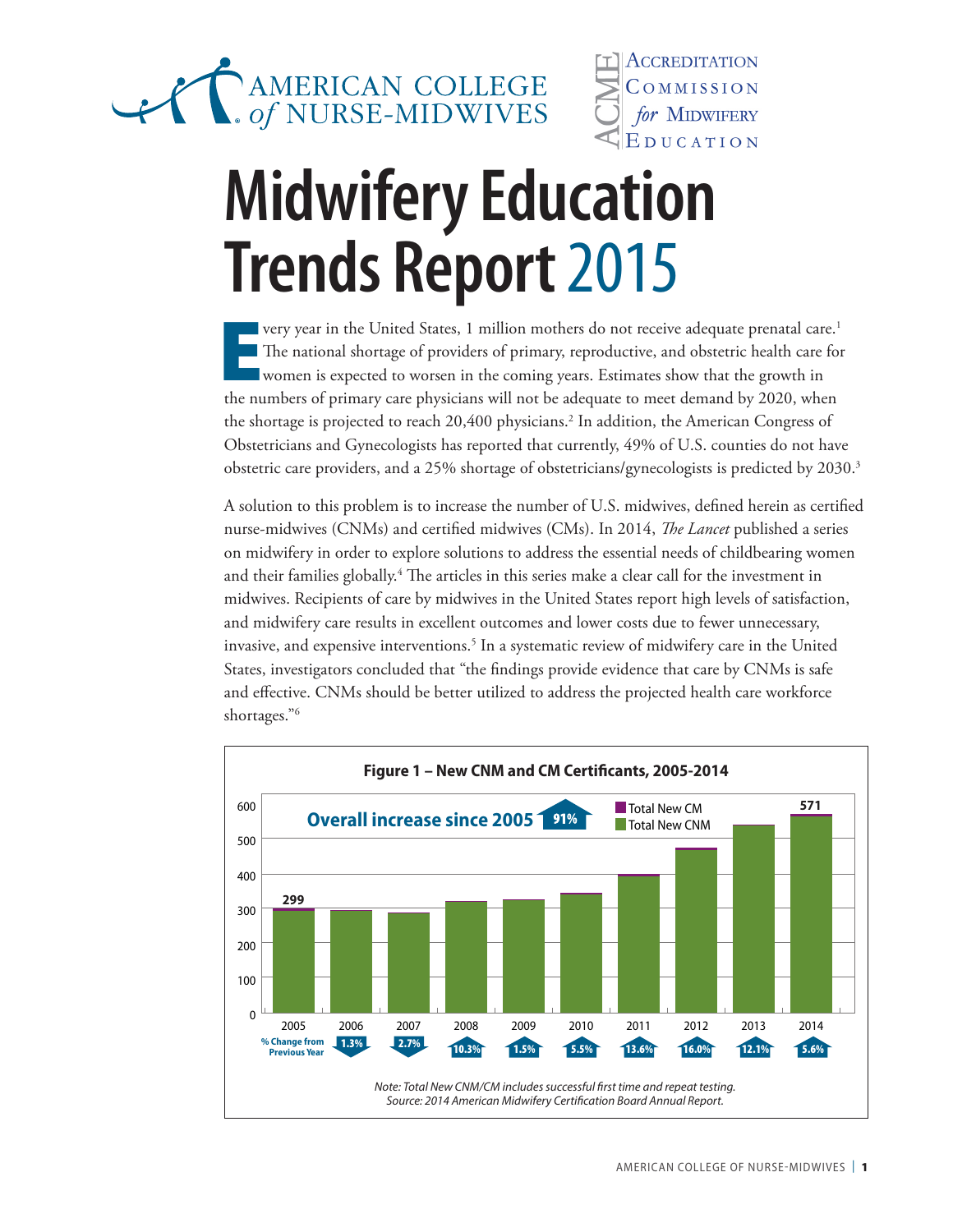The education of CNMs and CMs in the United States involves in-depth, graduate-level preparation that enables them to meet the primary health care needs of women from menarche through menopause and beyond, including during pregnancy and birth. All CNMs and CMs graduate from programs accredited by the Accreditation Commission for Midwifery Education (ACME). Since 1982, ACME has been recognized by the U.S. Department of Education as a programmatic accrediting agency for midwifery education programs. The accreditation process is a voluntary quality assurance activity conducted by the educational institution and ACME that combines self-assessment and peer evaluation.

#### **The Maternity Care Workforce**

Presently, midwives represent a small percentage of the health care workforce, but the use of midwives and the need for their services are increasing. During the past 30 years, the number of first year residents entering obstetric/gynecologic (OB/GYN) residencies has remained virtually unchanged.<sup>3</sup> However, the percentage of OB/GYN residents who are women has increased dramatically, and nearly 83% of the first year residents in the 2013 class were female. This represents a marked increase from 1975, when only 15% of first year OB/GYN residents were female.7 These statistics have important ramifications for the productive capacity of the OB/GYN workforce because female physicians consistently work fewer hours each week, work part-time more frequently, and retire from obstetric practice several years earlier than their male counterparts.<sup>3,8</sup> In addition, a much larger percentage of OB/GYN residents currently enters subspecialties in which they do not attend births. These changes in the ability of the OB/GYN workforce to adequately meet the need for skilled providers are taking place in the context of a naturally increasing number of women and births.<sup>3</sup>

According to the Institute of Medicine, total expenditures for graduate medical education (GME) for medical residents during 2012 were approximately \$15 billion, in excess of \$120,000 per medical resident.<sup>9</sup> Past president of the American College of Obstetricians and Gynecologists, Dr. John Jennings, recently stated that GME expenditures specifically for OB/GYN

residents total approximately \$500 million per year.<sup>10</sup> Notwithstanding these expenditures, the nation is in the midst of what will become an increasingly severe shortage of trained maternity care providers. Given this shortage, it is a matter of concern that federal outlays for the education of midwives amount to approximately \$2 million across the entire population of 2,400 midwifery students. Because it is relatively swift and economical to educate midwives, and because midwifery care is appropriate for a very large percentage of pregnant women, a modest public investment in midwifery education could substantially help to alleviate the shortage of trained maternity care providers.

In many other developed countries, the structure of the maternity care workforce emphasizes midwives as the default providers for normal birth. These midwives collaborate and consult with skilled obstetricians to whom they transfer clients when complications arise that require physician skills. This approach has resulted in a workforce structure in which there are 2.5 midwives for every obstetrician. Because most women experience normal birth, a workforce structure that emphasizes development of midwives who specialize in normal birth is an appropriate response to client needs. For a variety of reasons, this approach has not been followed in the United States, where there are approximately 4 obstetricians/gynecologists for every one CNM/CM.11-13

The purpose of this report is to assess the progress that has been made to increase the midwifery workforce by utilizing the most recent data on applications to, enrollment in, and graduation from midwifery education programs and certification trends for new midwives.

ACNM's strategic plan for 2015-2020 includes the following goals: to strengthen the quality, capacity, affordability, and accessibility of midwifery education; to increase the number and diversity of the midwifery workforce; and to increase the financial support for midwifery education.14 Data collected annually by the American Midwifery Certification Board (AMCB) demonstrate that the number of CNMs and CMs certified annually continues to increase (Figure 1). AMCB is the national certifying body for candidates in nurse-midwifery and midwifery who have completed graduate-level programs accredited by ACME.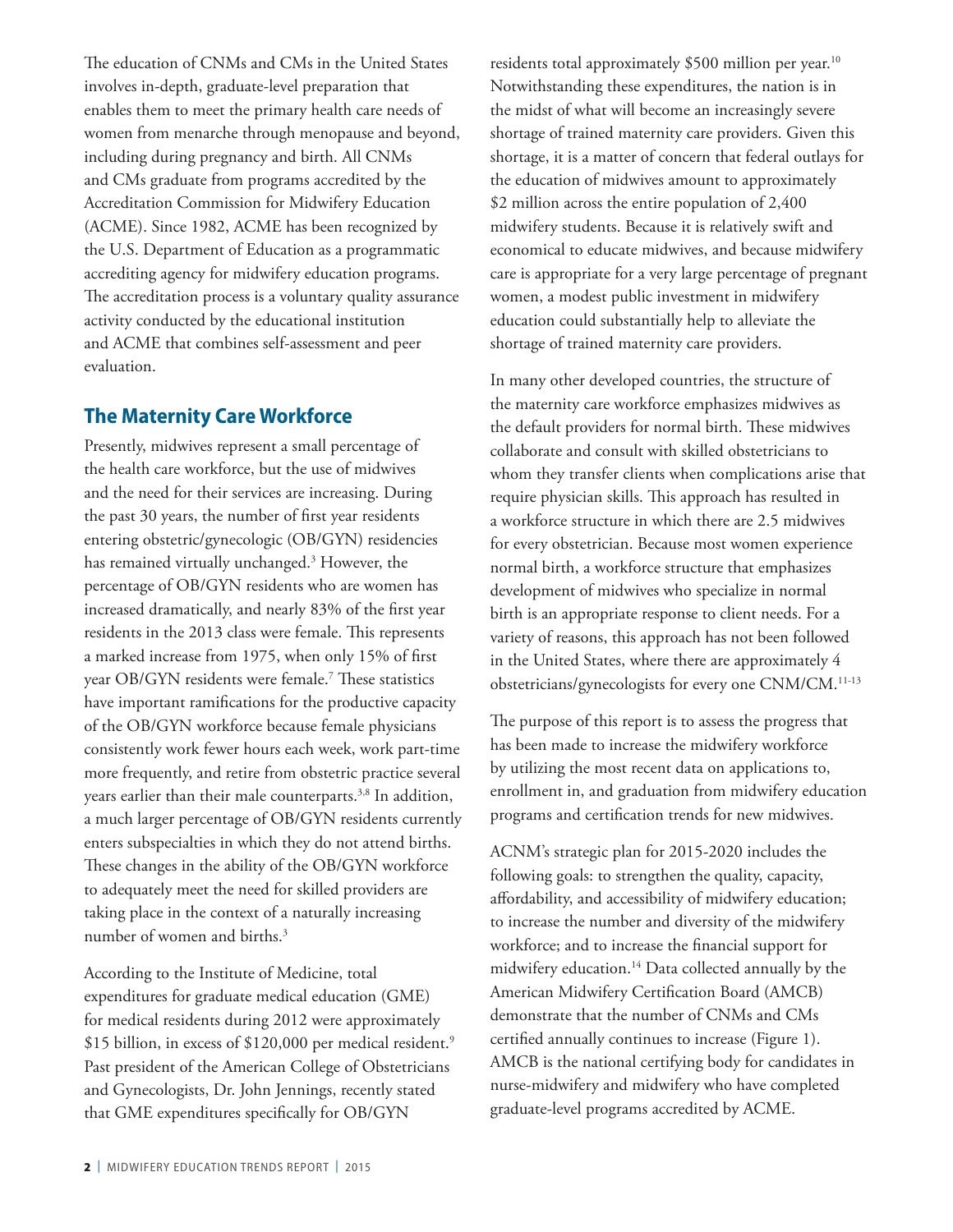

Each year since 2008, the number of newly certified midwives has steadily increased, and the greatest increase was 16% between 2011 and 2012.<sup>15</sup> This increase is the result of growth within certain programs rather than an increase in the number of accredited programs.

With the Midwifery Education Trends Report 2011, we began to examine the system capacity factors needed to educate more midwives. The successful graduation of a new midwife depends on the factors that propel an individual to apply to and complete a midwifery education program and on system factors that support students. All of these factors must be monitored in order to understand how best to increase the annual number of midwifery graduates (Figure 2).

Since publication of Midwifery Education Trends Report 2013, ACNM conducted a survey of current and recently lapsed ACNM members to determine the factors that affect a midwife's ability to precept a student learner.16 Results demonstrated that 83% of respondents were able to accept midwifery students, although 53% were able to only accept midwifery students who were already registered nurses. The primary, motivating factors for preceptors to teach were a commitment to support the profession followed by an interest in teaching. Thirty-eight percent of respondents received payment for precepting. Payment as incentive for precepting was the most mentioned issue in the write-in comments, while only 0.7% reported lack of payment as a barrier. The

most frequently identified barrier to precepting was the need to maintain a high patient volume as reported by 7% of respondents. However, this barrier is essentially a financial issue, as it equates to generating sufficient revenue to meet organizational goals.16 This year's Midwifery Education Trends Report highlights some of the funding issues that affect midwifery education.

In collaboration with ACME, ACNM will continue to monitor, analyze, and report available leading education indicators and trends. The current ACNM Midwifery Education Trends Report is based on data provided by midwifery programs to ACME in annual monintoring reports (AMR) for the years 2010-2014, the results of the annual certification examination reported by AMCB, and data gathered by ACNM staff. Annual monitoring reports are individual for each midwifery program, and averages reported herein represent averages from all reports. Individual program data are not included herein, and data are not publically available.

This report highlights the following trends in ACMEaccredited, midwifery education programs:

- Funding for midwifery education,
- Number of ACME-accredited education programs,
- Capacity for students (available spaces),
- Number of qualified applications received,
- Number of new students,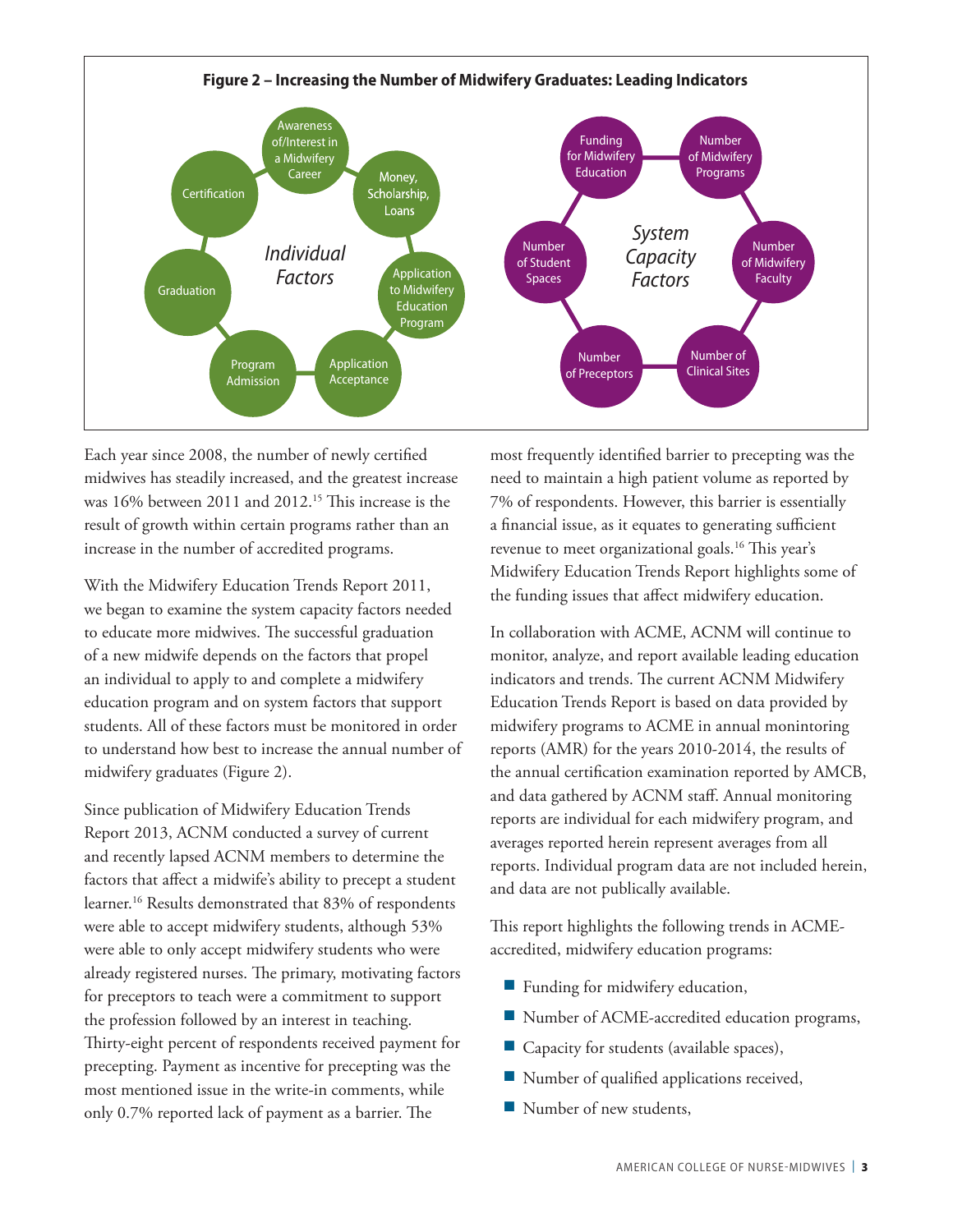- Number of all currently enrolled students,
- Number/percentage of students from diverse backgrounds, and
- Number of graduates.

#### **Funding for Midwifery Education**

The majority of ACME-accredited midwifery education programs (35 of 39) are positioned in schools of nursing; therefore, they are eligible for competitive grant funding through the Health Resources and Services Administration (HRSA) (Bureau of Health Workforce, Division of Nursing, Advanced Nurse Education Branch). However, these funds cannot be used to pay clinical preceptors. Funds must be used for specific academic faculty needs, consultants, program equipment, etc. In recognition of the need to reimburse preceptors for all advanced practice nursing education, the Graduate Nurse Education (GNE) demonstration project was launched under the Affordable Care Act.<sup>17</sup> This 4-year, competitive demonstration project was modeled on the graduate medical education (GME) program, which provides funding to hospitals for the education of medical residents.

The GNE demonstration has been transformative for graduate nurse education and has resulted in increased numbers of advanced practice registered nurse graduates, including CNMs, certified registered nurse anesthetists, and nurse practitioners. Of the 5 medical centers that



were funded for years 2012-2015 through this project, only one (University of Pennsylvania) includes a nursemidwifery education program. The midwifery program director at this site reported to ACNM that the project has enabled increases in the number of nurse-midwifery students who have been admitted to the program and in the number of preceptor sites where these additional students are engaged in clinical education (William McCool, PhD, CNM, FACNM, FAAN, Program Director, Midwifery Program, School of Nursing, University of Pennsylvania, personal communication, October 12, 2015). However, given that there were 2,346 midwifery students in 2014, the support offered by the GNE demonstration has had limited effect on the midwifery student population. It has not yet been determined if the GNE demonstration will be continued or expanded; a final report is expected in October of 2017.

The cost of midwifery education varies for the individual student depending on whether the institution is private or public. In 2009, the average cost of a 2-year midwifery education program was \$53,505,<sup>18</sup> and costs have increased since then. Options for scholarships and loans for students are available but limited. The National Health Service Corps (NHSC) offers a loan repayment program or scholarships to nurse-midwives and other health care professionals who commit to working in underserved areas across the country. In 2014, the NHSC received 59 applications from CNMs for scholarships and was able to fund 2 recipients who received a total of \$214,748.04. Also in 2014, the NHSC received 110 applications from CNMs for loan repayment and was able to fund 38 who received a total of \$1,763,509.27.19 Current NHSC guidance indicates that the program is open to CNMs but makes no mention of the availability of funding for CMs. Because the NHSC is established to serve a wide range of provider types, the number of CNMs who can be supported by the program will always be relatively small.

Another option for individual funding is from the A.C.N.M. Foundation, Inc., which provides up to 6 scholarships every year of \$2000-\$4000 each to midwifery students who are ACNM members.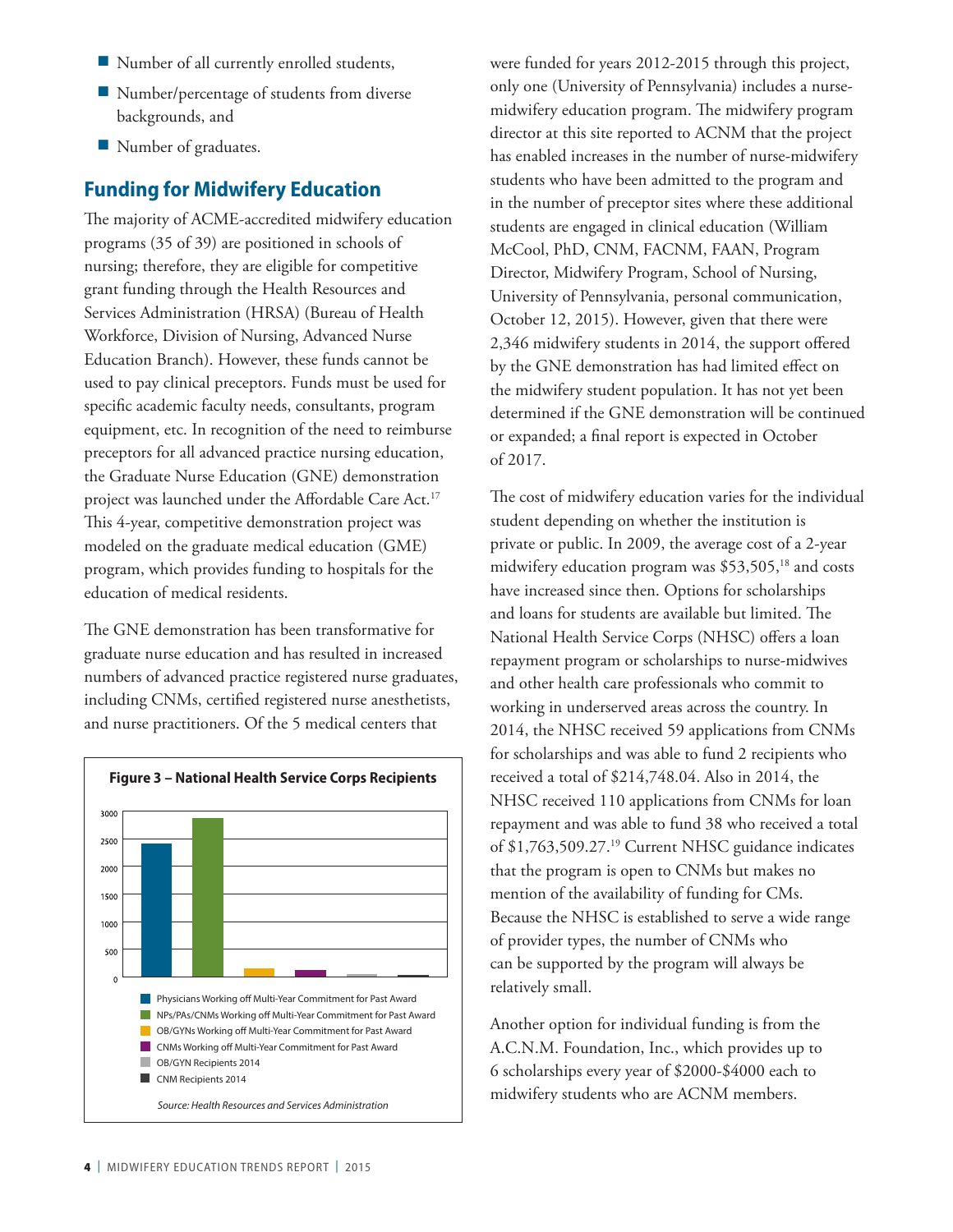During the 2013-14 academic year, 66 midwifery students received Advanced Nursing Education (ANE) Traineeship funds, and 14 of the 39 midwifery education programs received ANE grant funding (Sara S. Koslosky, BSN, RN, MPH, Chief, Advanced Nursing Education Branch, U.S. Department of Health Human Services, personal communication, September 24, 2015).

## **Number of ACME-Accredited Midwifery Education Programs**

Between 2005 and 2010, the number of ACMEaccredited midwifery education programs decreased, but this number has remained steady at 39 programs since 2010 (Figure 4). During this 5-year period, a few programs have closed, but others have opened so the overall number has remained constant.

In 1994, ACME began to offer accreditation for directentry midwifery education programs using the same criteria as CNM programs. Students are not required to be registered nurses prior to application to directentry midwifery education programs. The purpose of these programs is to prepare the student for the AMCB certification examination to earn the credential of CM. ACME accredited the first direct-entry midwifery education program in 1996, and a second program was accredited in 2010. CNMs and CMs sit for the same AMCB certification examination.



#### **Student Capacity**

Student capacity refers to the number of student spaces available in a program. These numbers are reported to ACME by the program directors, and they are captured in the ACME AMR. The numbers of students reported below and the additional data reported in the following sections are derived from the unpublished ACME AMR for 2010-2014. Student capacity is directly affected by a variety of factors, including the number of midwifery education programs, the number of midwifery faculty and clinical preceptors, and the availability of clinical sites. Data on some of these factors are not available. While the number of midwifery education programs has remained constant in the past 5 years, according to the ACME data the number of spaces available for midwifery students has continued to expand from 892 in 2010 to 1,096 in 2014, which represents a 23% increase. There was a 37% increase between 2005 and 2009. It is clear that midwifery education programs continue to support the growth of the midwifery profession by increasing the number of spaces available for midwifery students (Figure 5).

Many midwifery education programs have incorporated distance learning for didactic coursework delivered using web-based technology. National trends show enrollment in distance education courses has rapidly increased in recent years. Distance education uses one or more technologies to deliver instruction to students who are separated from the instructor. The U. S. Department of Education reported that the number of graduate students enrolled in fully online programs across all professional education tracks in the United States was twice as high as the number of undergraduates in traditional classes.<sup>20</sup> Since 2011, 6 of the ACME-accredited midwifery programs are distance-based, providing classroom material through web-based technology. As in all midwifery programs, clinical experiences are provided in a hospital or birth center, through placement with midwifery clinical preceptors. The growth of distancebased education has enhanced the capacity of midwifery programs to accept more students and has created an opportunity for innovative methods of education.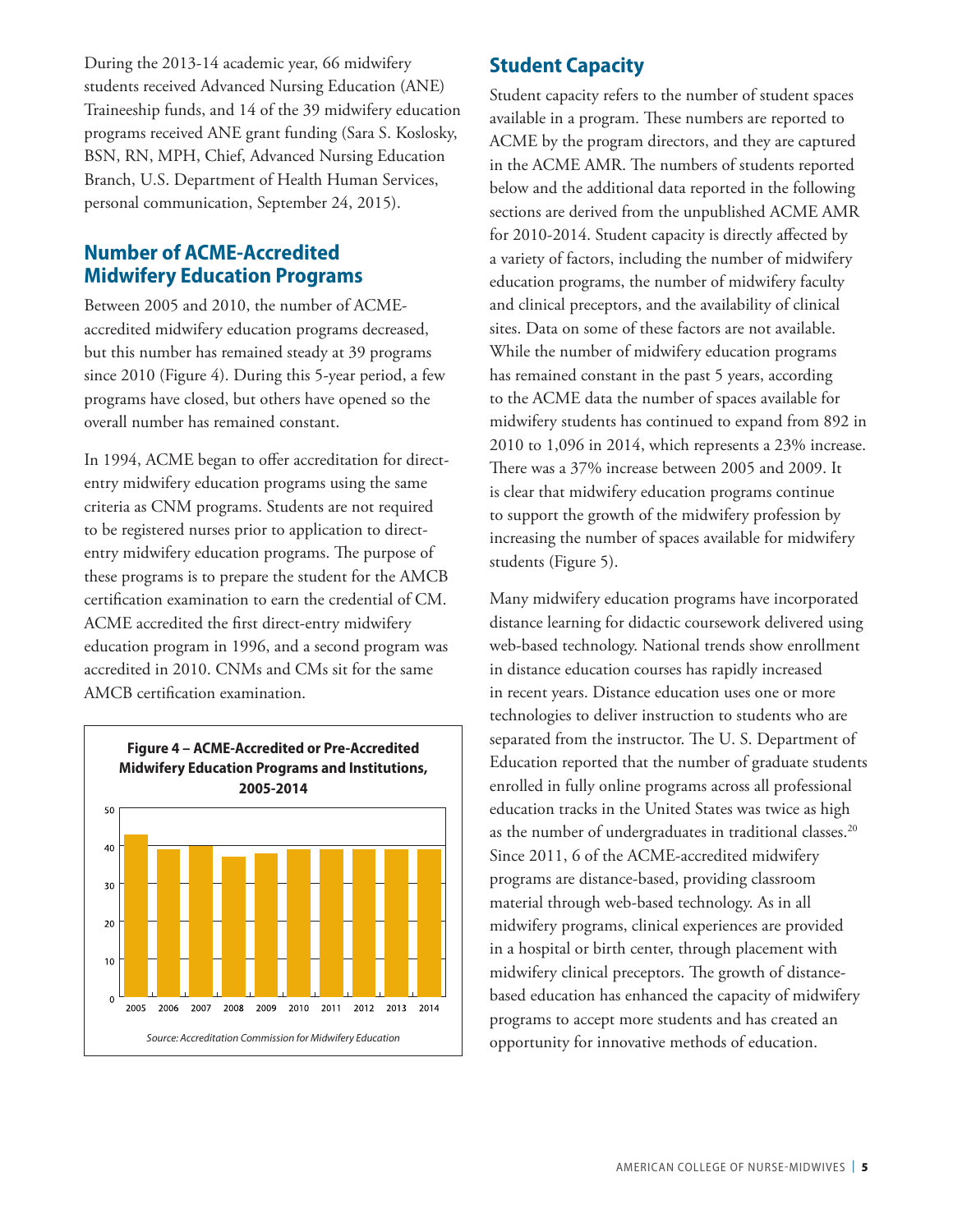## **Qualified Applicants**

As part of the ACME AMR, midwifery education programs annually report the number of qualified individuals who apply. The aggregate data represent the annual number of qualified applications, not the number of applicants, since individuals may apply to more than one program.



of individuals interested in obtaining a midwifery education and who are qualified to do so is increasing.

#### **Admissions**

As noted above, the number of qualified applications received and the number of student spaces have increased in recent years. In 2010, there were 1,232 qualified applications for 892 spaces; in 2014, there were 1,600 qualified applications for 1,096 spaces. The number of new students during this 5-year period ranged from 815 in 2010 to 877 in 2013; there was a slight decrease to 845 in 2014.



However, available spaces for new students are still being left unfilled (Figure 6). The number of unfilled spaces increased and decreased during this 5-year period from 77 in 2010, to 138 in 2011, to 90 in 2014. Some of this variation may represent the fact that applicants apply to multiple programs. Reported data indicated that 88.5% of the unfilled spaces occurred in programs that only accept registered nurse applicants, and 21.5% of the unfilled spaces occurred in programs that provide accelerated nursing education for applicants with baccalaureate degrees in areas other than nursing. Currently 18 of the 39 midwifery education programs allow bachelors-prepared individuals who are not



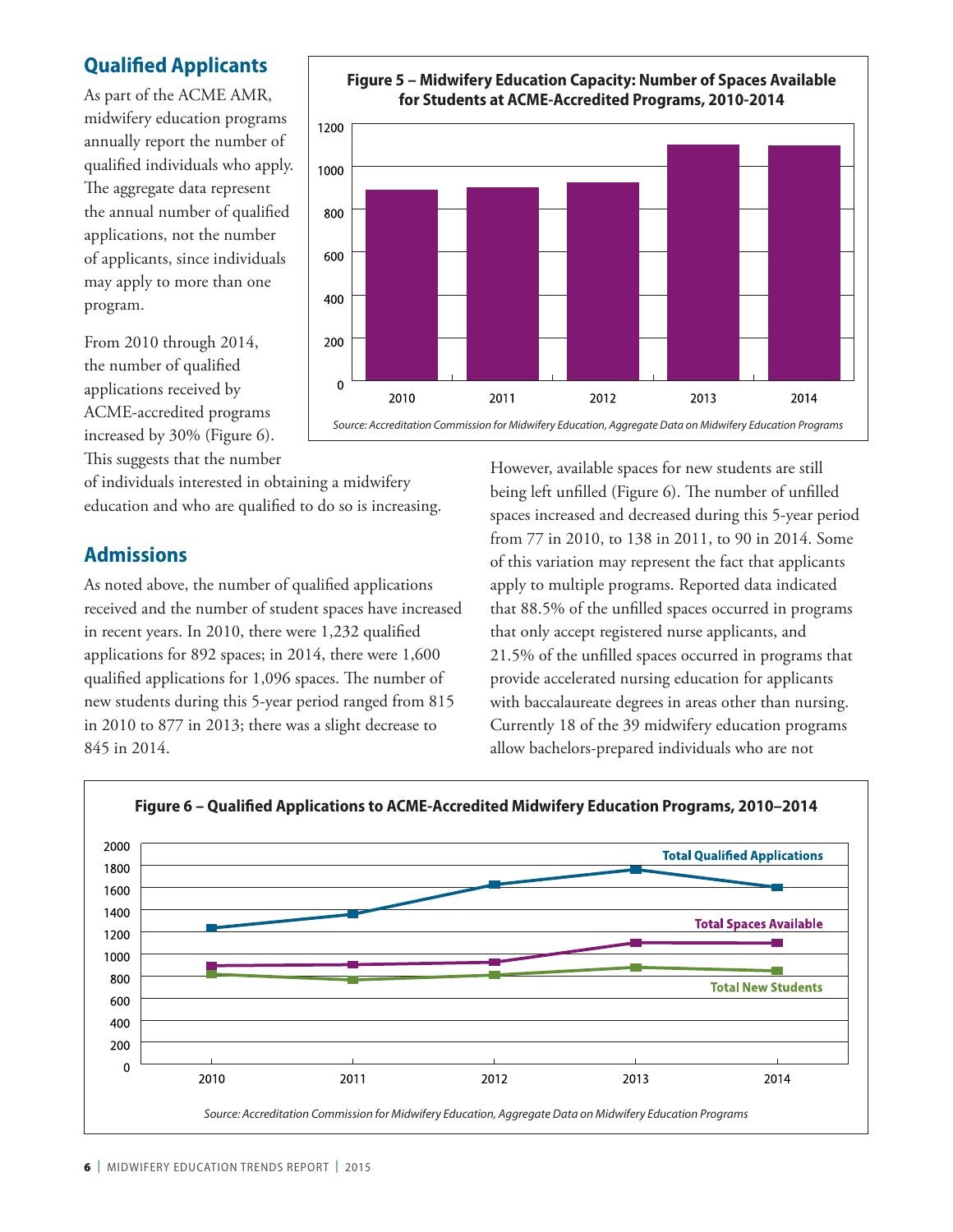| <b>Ethnicity/racial</b><br>characteristics of<br><b>Students</b> | <b>Year 2013</b><br><b>Number of</b><br>students who<br>self-identified | <b>Percent of total</b><br>number of<br>students who<br>self-identified in<br>2013 | <b>Year 2014</b><br><b>Number of</b><br>students who<br>self-identified | <b>Percent of total</b><br>number of<br>students who<br>self-identified in<br>2014 | <b>Percent Change</b><br>between YR 2013<br>and YR 2014 |
|------------------------------------------------------------------|-------------------------------------------------------------------------|------------------------------------------------------------------------------------|-------------------------------------------------------------------------|------------------------------------------------------------------------------------|---------------------------------------------------------|
| American Indian/<br><b>Alaskan Native</b>                        | 9                                                                       | 0.4%                                                                               | 16                                                                      | 0.7%                                                                               | 77.7%                                                   |
| <b>Asian</b>                                                     | 38                                                                      | 1.7%                                                                               | 47                                                                      | 2.0%                                                                               | 23.6%                                                   |
| Black/African<br>American (not of<br>Hispanic origin)            | 198                                                                     | 9.2%                                                                               | 234                                                                     | 10.3%                                                                              | 18.1%                                                   |
| Hispanic/Latino                                                  | 123                                                                     | 5.7%                                                                               | 143                                                                     | 6.3%                                                                               | 16.2%                                                   |
| Native Hawaiian/<br><b>Other Pacific</b><br>Islander             | $\overline{4}$                                                          | 0.1%                                                                               | 14                                                                      | 0.6%                                                                               | 250.0%                                                  |
| <b>Two or More Races</b>                                         | 42                                                                      | 2.0%                                                                               | 41                                                                      | 1.8%                                                                               | $-2.3%$                                                 |
| <b>Total Number of</b><br><b>Diverse Students</b>                | 414                                                                     | 19.3%                                                                              | 495                                                                     | 21.9%                                                                              | 19.5%                                                   |
| White                                                            | 1730                                                                    | 80.7%                                                                              | 1767                                                                    | 78.1%                                                                              | 2.0%                                                    |
| <b>Total</b><br><b>Self-Identified</b>                           | 2,144                                                                   |                                                                                    | 2,262                                                                   |                                                                                    |                                                         |
| <b>Race Unknown</b>                                              | 68                                                                      | 3.0%<br>(of total students)                                                        | 84                                                                      | 4.0%<br>(of total students)                                                        | 33.3%                                                   |
| <b>Total Students</b>                                            | 2,212                                                                   |                                                                                    | 2,346                                                                   |                                                                                    |                                                         |

In 2013, 19.3% of the student population who reported their race/ethnicity selfidentified as American Indian/Alaskan Native, Asian, Black/ African American, Hispanic/Latino, Native Hawaiian/ Other Pacific Islander, or two or more races. In 2014, 21.9% of those who reported their race/ethnicity self-identified within these categories, a 19.5% increase from the previous year. From 2013 to 2104, the number of students who selfidentified as American Indian/Alaskan

nurses to enter accelerated nursing programs prior to beginning midwifery education programs. Usually the nursing portion of these programs is one year in length and provides the student with the education necessary to become a registered nurse; the student continues for an additional 2 years to attain a graduate midwifery degree.

#### **Current Enrollment and Diversity of Students**

The number of currently enrolled students has increased consistently: 1,967 in 2010, 2,212 in 2013, and 2,346 in 2014. In addition to increasing the number of midwifery students, ACNM is committed to increasing the diversity of the profession to best serve the diverse population of women in the United States.

Data on the diversity of midwifery students have been inconsistently gathered through ACME AMRs until the past 2 years when ACME began to use the federally designated categories for race and ethnicity. Not all students identify their races or ethnicities in data collected by midwifery programs and/or their institutions.

Native increased 77.7% and the number of students who self-identified as Asian increased 23.6%. During the same period, the self-identified number of Black/ African American students increased 18.1%, the number of Native American/Hawaiian students increased 250.0%, and the number of Hispanic/Latino students increased 16.2%. The majority of the midwifery student

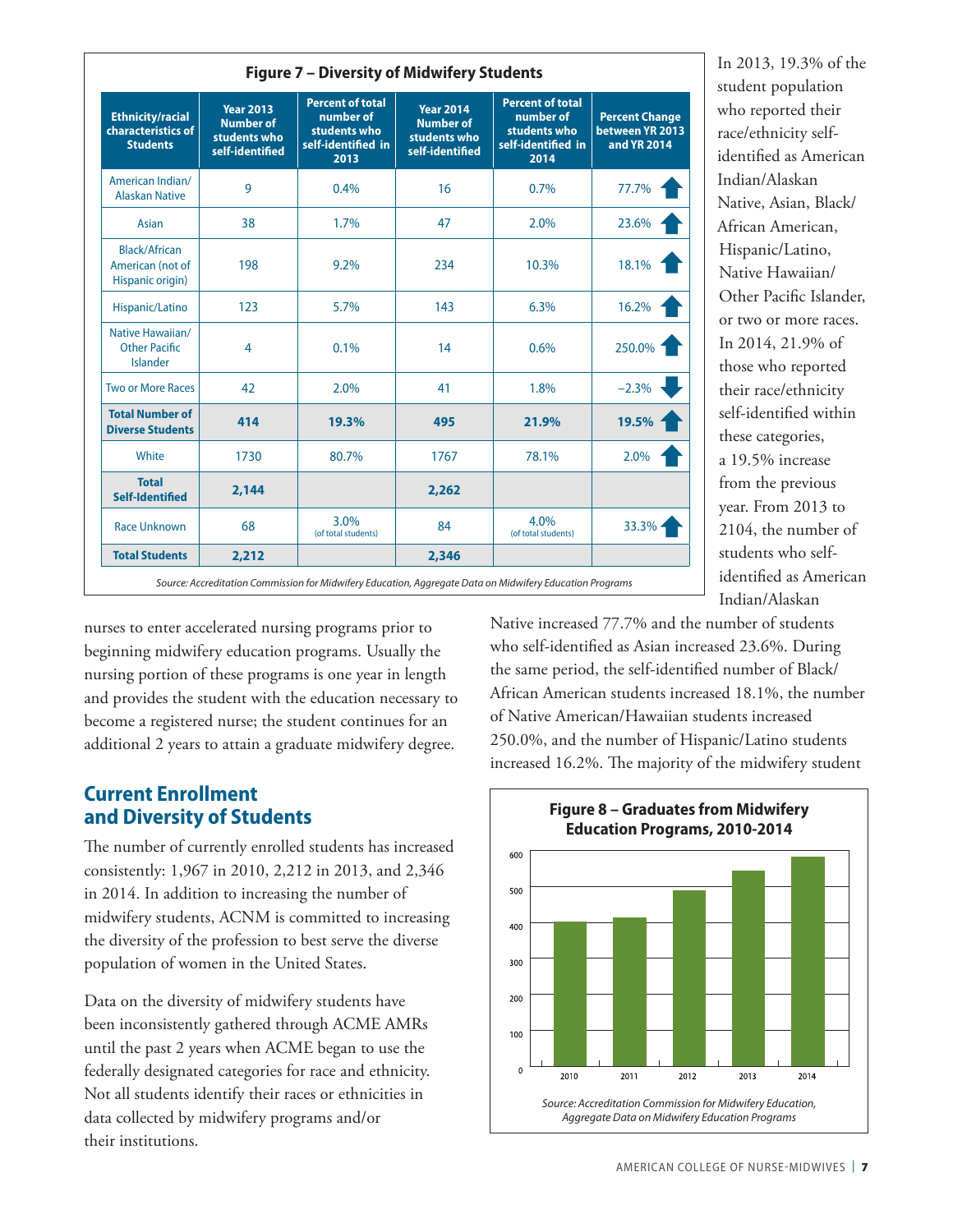population self-identified as White (not of Hispanic origin), and this category had the lowest percentage increase in students.

## **Graduation and Employment**

The number of graduates from midwifery education programs steadily increased from 402 in 2010 to 583 in 2014. Program directors consistently indicate that they could further increase graduation rates if more clinical training sites were available for students.

The Bureau of Labor Statistics predicts that employment rates for nurse-midwives will grow by 31% from 2012 to 2022, much faster than the average for all occupations, and attributes this growth primarily to the effect of health care legislation and an increased emphasis on preventative health care.<sup>21</sup>

#### **Conclusion and Recommendations**

During the past 5 years, the midwifery community has made great strides to increase the number of midwifery graduates. Nonetheless, if we are to ensure that enough midwives are available to meet the needs of women during normal pregnancies and birth as they are in other developed countries, the number of annual graduates will need to continue to increase.

Monitoring education program capacity reveals that there are still unfilled spaces that could immediately increase the number of annual graduates, but the demand still exceeds the number of spaces. Further investigation needs to be conducted to determine exactly why there continues to be unfilled spaces each year. ACNM and ACME will work in collaboration to gather this information for the next Midwifery Education Trends Report.

We believe that many of the recommendations from the Midwifery Education Trends Report 2011 are still relevant. Some of the recommendations are within the capacity of midwifery education programs; others require the action of many other stakeholders:

■ Support increased funding for basic and graduate nursing and midwifery education, specifically focused on support for clinical preceptors.

- Increase recruitment efforts aimed at attracting nursing students and nurses to midwifery careers.
- Increase the number of programs that accept bachelor's-prepared non-nurses.
- Increase the number of spaces for midwifery students in programs that accept bachelor's-prepared non-nurses.

In addition to the above, we believe it will be important to:

- Increase the number of ACME-accredited midwifery education programs throughout the United States;
- Increase the number of clinical education sites through greater collaboration with OB/GYN residency education programs; and
- Increase recruitment efforts aimed at expanding the diversity of the midwifery profession.

It is the hope of ACNM and ACME that publication of the 2015 Midwifery Education Trends Report will continue to shape the dialogue and future efforts toward expanding the midwifery workforce.

#### *REFERENCES*

- 1. American Congress of Obstetricians and Gynecologists. Support the Improving Access to Maternity Care Act. http://www.acog.org/-/media/Departments/Government-Relations-and-Outreach/2015CLCHPSA1Pager.pdf. Accessed September 30, 2015.
- 2. Health Resources and Services Administration. Projecting the supply and demand for primary care practitioners through 2020. http://bhpr.hrsa.gov/healthworkforce/ supplydemand/usworkforce/primarycare/. Published November 2013. Accessed September 30, 2015.
- 3. Rayburn WF. The Obstetrician-Gynecologist Workforce in the United States, Facts, Figures and Implications. Washington, DC: American Congress of Obstetricians and Gynecologists; 2011.
- *4. The Lancet*. Midwifery. http://www.thelancet.com/series/ midwifery. Published June 23, 2014. Accessed September 30, 2015.
- 5. American College of Nurse-Midwives. Evidence-based practice: a summary of research on midwifery practice in the United States. http://www.midwife.org/acnm/files/ cclibraryfiles/filename/000000002128/midwifery%20 evidence-based%20practice%20issue%20brief%20 finalmay%202012.pdf. Revised April 2012. Accessed September 30, 2015.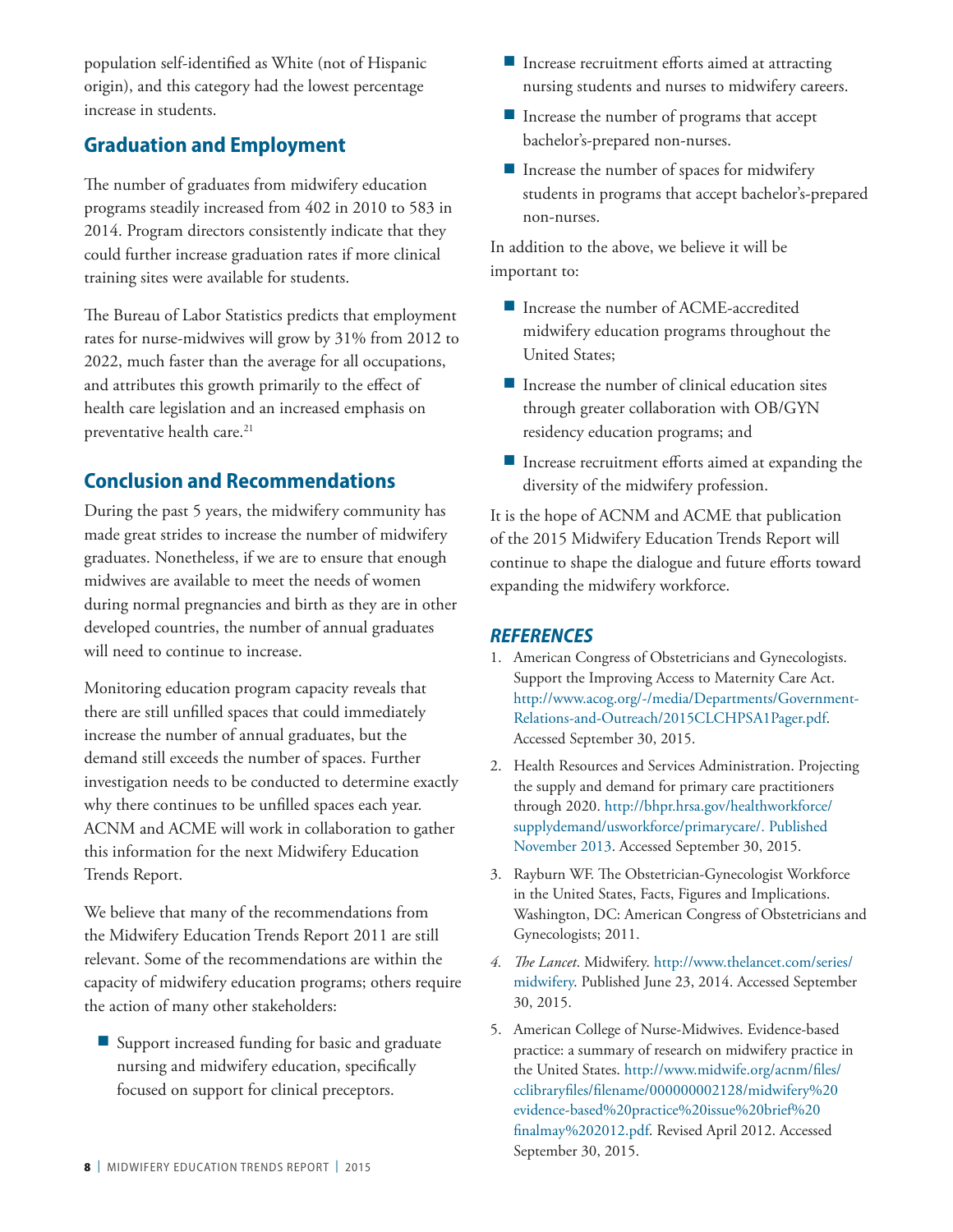- 6. Johantgen M, Fountain L, Zangaro G, Newhouse R, Stanik-Hutt J, White K. Comparison of labor and delivery care provided by certified nurse-midwives and physicians: a systematic review, 1990 to 2008. Womens Health Issues. 2012;22(1):e73-e81. doi: 10.1016/j.whi.2011.06.005.
- 7. Association of American Medical Colleges. Physician specialty data book 2014. https://members.aamc.org/ eweb/DynamicPage.aspx?Action=Add&ObjectKeyFrom =1A83491A-9853-4C87-86A4-F7D95601C2E2&Web Code=PubDetailAdd&DoNotSave=yes&ParentObject= CentralizedOrderEntry&ParentDataObject=Invoice%20 Detail&ivd\_formkey=69202792-63d7-4ba2-bf4ea0da41270555&ivd\_prc\_prd\_key=41FEE42C-6D95- 4E8D-AC8A-1173945902A4. Updated June 2, 2015. Accessed October 12, 2015. 2009 AAMC Annual Meeting
- 8. Salsberg E. Annual state of the physician workforce address: health care reform and the physician workforce https://www.aamc.org/download/82844/data/ annualaddress09.pdf. Presented November 8, 2009. Accessed October 12, 2015.
- 9. Institute of Medicine. Graduate medical education that meets the nation's health needs. http://iom. nationalacademies.org/Reports/2014/Graduate-Medical-Education-That-Meets-the-Nations-Health-Needs.aspx?utm\_source=Hootsuite&utm\_ medium=Dashboard&utm\_campaign=SentviaHootsuite. Published July 29, 2014. Accessed October 21, 2015.
- 10. Jennings J. Therese Dondero Memorial Lecture. Presented at American College of Nurse-Midwives Annual Meeting; July 1, 2015; National Harbor, MD.
- 11. Rowland T, McLeod D, Froese-Burns N. Comparative study of maternity systems. http://www.health.govt. nz/publication/comparative-study-maternity-systems. Published November 13, 2013. Accessed October 2, 2015.
- 12. Eguchi N. Do we have enough obstetricians? a survey of the Japan Medical Association in 15 countries. Japan Med Assoc J. 2009;52(3),150-157. https://www.med. or.jp/english/journal/pdf/2009\_03/150\_157.pdf. Accessed October 2, 2015.
- 13. Emons JK, Luiten MIJ. Midwifery in Europe: an Inventory in fifteen EU-member states. http://www. deloitte.nl/downloads/documents/website\_deloitte/ GZpublVerloskundeinEuropaRapport.pdf. Published 2001. Accessed October 2, 2015.
- 14. American College of Nurse-Midwives. ACNM 2015-2020 strategic plan. http://www.midwife.org/ACNM/files/ ccLibraryFiles/Filename/000000005402/ACNM-Strategic-Plan-2015-2020-June2015-Final.pdf. Accessed October 12, 2015.
- 15. American Midwifery Certification Board. Number of certified nurse-midwives/certified midwives by state. http://www.amcbmidwife.org/docs/default-documentlibrary/chart-for-number-of-cnm-cm-by-state---february-2014-present.pdf?sfvrsn=0. Accessed October 2, 2015.
- 16. Germano E, Schorn MN, Phillippi JC, Schuiling K. Factors that influence midwives to serve as preceptors: an American College of Nurse-Midwives survey. J Midwifery Womens Health. 2014;59(2):167-175. doi: 10.1111/ jmwh.12175.
- 17. Health Resources and Services Administration. Affordable Care Act (ACA) Advanced Nursing Education Expansion Initiative. https://www.cfda.gov/index?s=program&mod e=form&tab=core&id=02b4a929f8ce7e0b8afdff14832 da393. Accessed October 2, 2015.
- 18. Fagerlund K, Germano E. The costs and benefits of nursemidwifery education: model and application. J Midwifery Womens Health. 2009;54(5):341-350. doi: 10.1016/j. jmwh.2009.04.008.
- 19. Department of Health and Human Services. Department of Health and Human Services fiscal year 2016 Health Resources and Services Administration. http://hrsa.gov/ about/budget/budgetjustification2016.pdf. Accessed October 2, 2015.
- 20. U. S. Department of Education. Enrollment in distance education courses, by state: fall 2012. http://nces.ed.gov/ pubs2014/2014023.pdf. Accessed October 12, 2015.
- 21. Bureau of Labor Statistics. Occupational outlook hand book. Nurse anesthetics, nurse-midwives and nurse practitioners. http://www.bls.gov/ooh/healthcare/nurseanesthetists-nurse-midwives-and-nurse-practitioners.htm. Published January 8, 2014. Accessed October 2, 2015.

AMERICAN COLLEGE

8403 Colesville Road, Suite 1550 • Silver Spring, MD 20910-6374 phone: 240.485.1800 • fax: 240.485.1818 • www.midwife.org